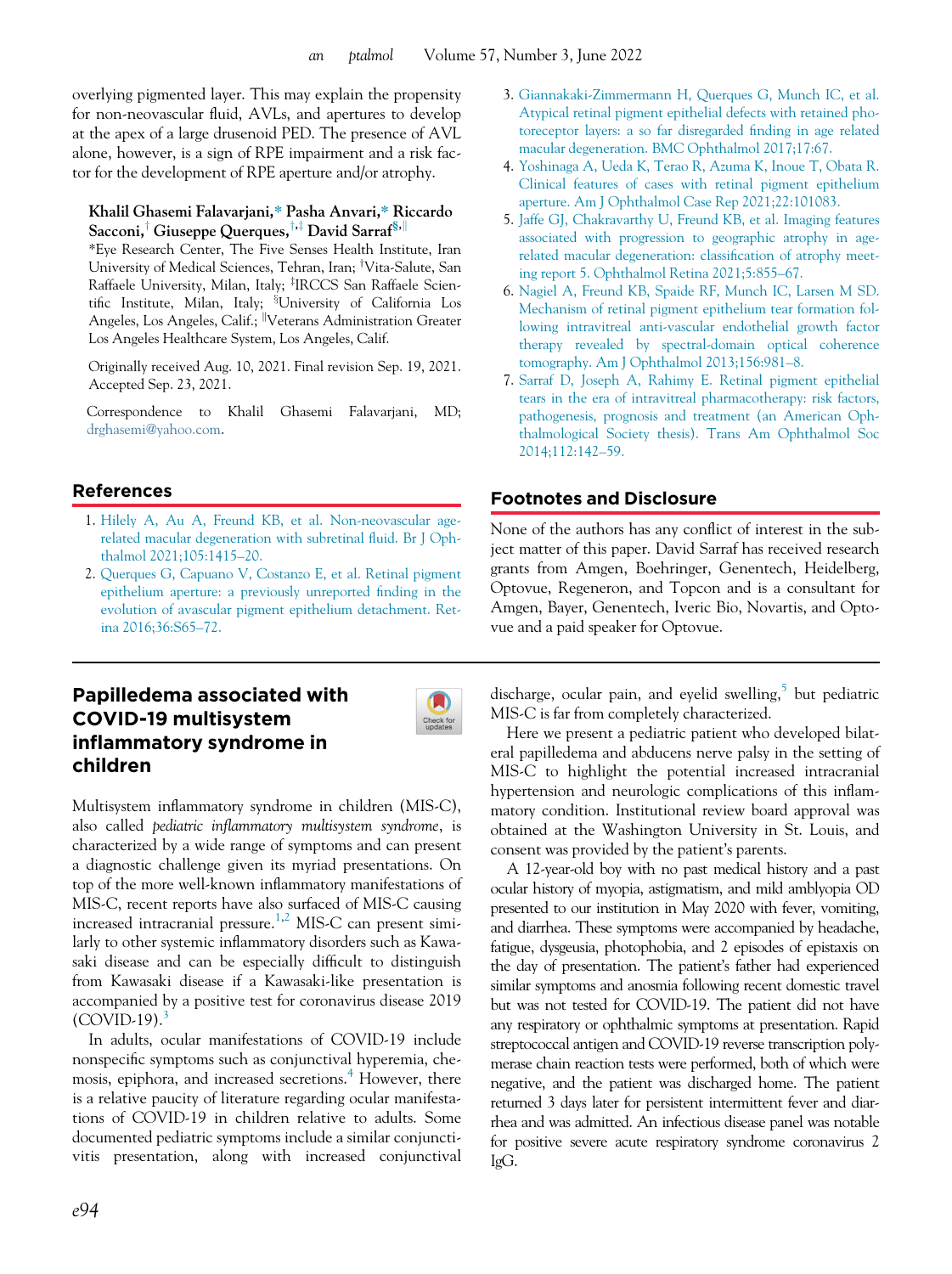<span id="page-1-1"></span>Erythrocyte sedimentation rate and C-reactive protein were elevated at 30 mm/h and 325.0 mg/L, respectively. Complete blood count was notable for reduced hemoglobin (12.0 g/dL), hematocrit (35.4%), and platelets (57,000/ $\mu$ L). During his hospital stay, the patient developed shock, hypotension, hypercoagulability, hyponatremia, acute kidney failure, and acute respiratory failure. An electrocardiogram showed first-degree atrioventricular block, and repeat echocardiograms showed coronary artery dilation and systolic dysfunction indicative of myocarditis. The patient was diagnosed with MIS-C and managed with intravenous immunoglobulin, intravenous hydrocortisone, and enoxaparin.

One week into admission, the patient complained of intermittent episodes of headache accompanied by bilateral blurred vision and binocular diplopia. On ophthalmologic examination, his best-corrected near visual acuity was 20/20-2 OD and 20/20 OS. Colour vision on Ishihara testing and intraocular pressures were normal. There was no afferent pupillary defect. Slit-lamp examination of the anterior segment was normal. Fundus examination revealed bilateral grade II-III papilledema ([Fig. 1\)](#page-1-0) with elevation of the optic nerve heads and peripapillary retinal nerve fibre layer and tortuosity of the retinal vasculature. Extraocular motility examination demonstrated a right esotropia of 15 prism diopters and a -0.5 abduction deficit of the right eye consistent with a right abducens nerve palsy, likely secondary to increased intracranial pressure. Magnetic resonance imaging and magnetic resonance venogram of the head were negative for dural venous sinus thrombosis, though a suspected congenitally hypoplastic left transverse venous sinus was noted [\(Fig. 2\)](#page-1-1). A lumbar puncture was not performed because the patient's clinical symptoms were improving and his concurrent intravenous immunoglobulin therapy might confound the cell count, IgG index, and opening pressure results. The patient's blurry vision and diplopia resolved during his hospital course, so observation was recommended. He was discharged 12 days after admission with continuing treatment on acetaminophen, clopidogrel, Aspirin, and lisinopril.

Outpatient ophthalmology follow-up at 1.5 months revealed a best-corrected distance visual acuity of 20/25 OD and 20/20 OS with complete resolution of the bilateral

<span id="page-1-0"></span>

Fig. 1—Fundoscopic examination of (A) right eye and (B) left eye. Optic discs show swelling consistent with bilateral grade II–III papilledema, in addition to elevation of the optic nerve heads and peripapillary retinal nerve fibre layer and retinal vessel tortuosity.



Fig. 2—Magnetic resonance imaging (A) and magnetic resonance venography (B). (A) Fluid along optic nerve sheath suggests increased intracranial pressure correlating with the patient's papilledema. (B) Transverse sinus appears hypoplastic without dural venous sinus thrombosis.

papilledema and right abducens nerve palsy. The patient denied any further episodes of diplopia after discharge. He is scheduled to return in 6 months for follow-up.

In this report, we describe a pediatric patient presenting with bilateral optic nerve edema and a concurrent right abducens nerve palsy related to increased intracranial pressure in the setting of COVID-19-associated Kawasaki-like inflammation, MIS-C. Whereas previous studies have focused on the more anterior ocular manifestations of COVID-19 in adults<sup>4</sup> and children,<sup>5</sup> this case demonstrates neurologic complications of COVID-19-associated MIS-C. This case is, to the best of our knowledge, only the third reported with elevated intracranial pressure and papilledema with abducens nerve palsy $^{1,2}$  $^{1,2}$  $^{1,2}$  $^{1,2}$  and the first to include fundus images.

Though the precise etiology of the increased intracranial pressure remains unclear, it is likely to be a contributing factor to the ocular and neurologic deficits observed in this MIS-C patient. Lumbar puncture was not attained and elevated opening pressure could not be confirmed because of the confounding impact of the patient's immunoglobulin therapy and the resolution of his symptoms. However, the patient's constellation of papilledema, abducens nerve palsy, and headaches is consistent with literature reports of elevated intracranial pressure in patients with MIS-C.

Familiarity with MIS-C ocular presentations can better inform patient care as the COVID-19 pandemic continues to spread at an alarming pace among the pediatric population. Awareness of the ocular and neurologic manifestations of MIS-C is important in recognizing the syndrome quickly, and neurologic complaints of visual disturbances, headache, and ocular movement abnormality should raise suspicion for increased intracranial pressure and possible MIS-C. In patients with these symptoms, a dilated fundus examination may be of benefit.

#### Jennifer E. Chung,\* Andrew R. Lee,\* Rejean M. Guerriero,\* Margaret M. Reynolds\*

\*Washington University School of Medicine, St. Louis, Mo.

Correspondence to Margaret M. Reynolds, MD; [margaret.](mailto:margaret.reynolds@wustl.edu) [reynolds@wustl.edu.](mailto:margaret.reynolds@wustl.edu)